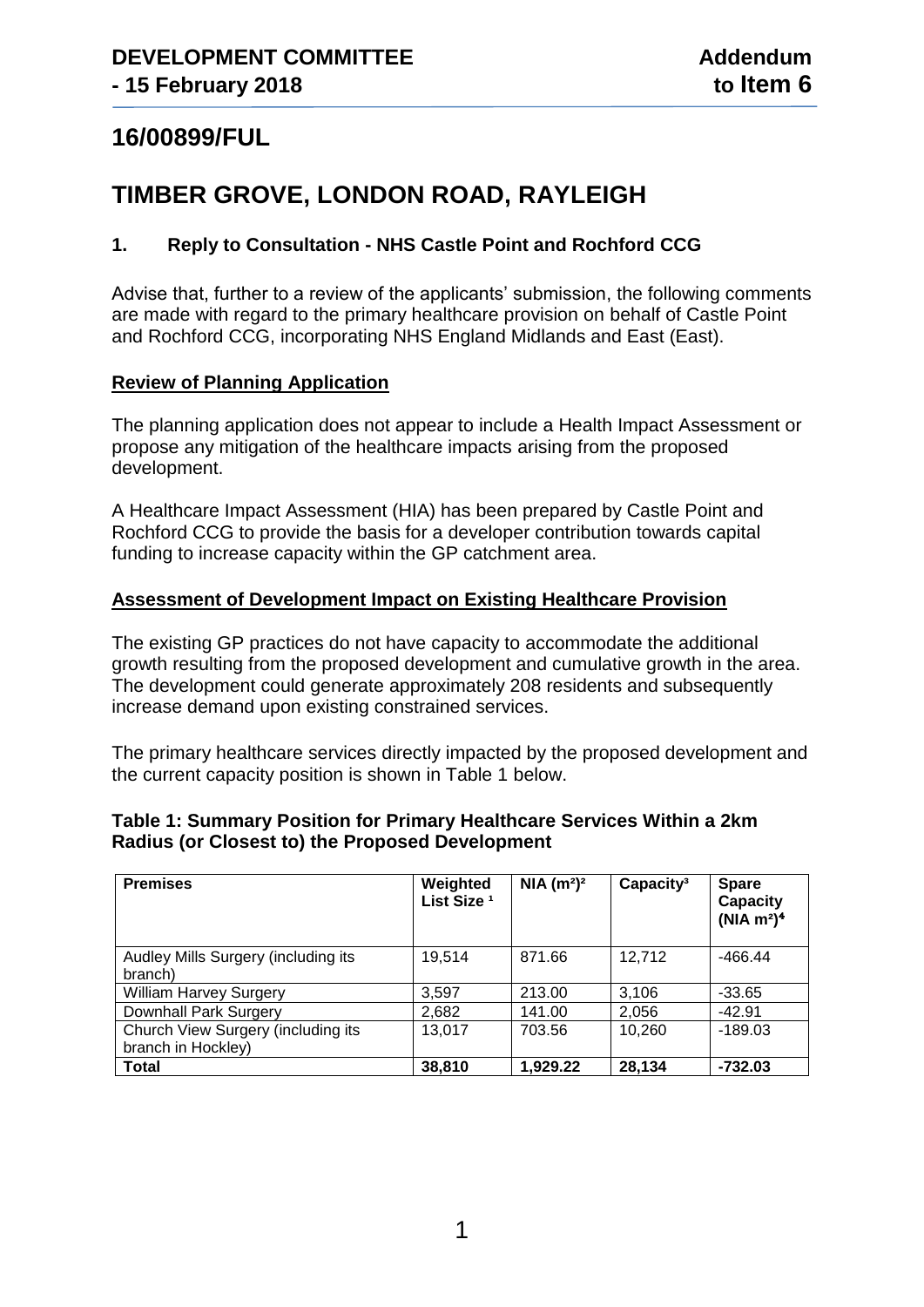Notes:

- 1. The weighted list size of the GP Practice based on the Carr-Hill formula; this figure more accurately reflects the need of a practice in terms of resource and space and may be slightly lower or higher than the actual patient list.
- 2. Current Net Internal Area occupied by the Practice.
- 3. Based on 120m² per single GP practice (with an optimal list size of 1750 patients) incorporating DH guidance within "Health Building Note 11-01: facilities for Primary and Community Care Services."
- 4. Based on existing weighted list size.

The development would have an impact on primary healthcare provision in the area and its implications, if unmitigated, would be unsustainable. The proposed development must therefore, in order to be considered under the 'presumption in favour of sustainable development' advocated in the National Planning Policy Framework, provide appropriate levels of mitigation.

## **Healthcare Needs Arising from the Proposed Development**

The intention of Castle Point and Rochford CCG is to promote Primary Healthcare Hubs with co-ordinated mixed professionals. This is encapsulated in the strategy document: The NHS Five Year Forward View.

The development would give rise to a need for improvements to capacity, in line with emerging CCG estates strategy, by way of extension, refurbishment, reconfiguration or potential relocation at Audley Mills Surgery (including its branch); a proportion of the cost of which would need to be met by the developer.

Table 2 below provides the Capital Cost Calculation of additional primary healthcare services arising from the development proposal.

| <b>Premises</b>                                             | <b>Additional</b><br><b>Population</b><br>Growth (83<br>dwellings) <sup>5</sup> | <b>Additional floorspace</b><br>required to meet growth<br>(m²) <sup>6</sup> | <b>Spare</b><br><b>Capacity</b><br>(NIA) <sup>7</sup> | <b>Capital</b><br>required to<br>create<br>additional<br>floor space<br>$(E)^8$ |
|-------------------------------------------------------------|---------------------------------------------------------------------------------|------------------------------------------------------------------------------|-------------------------------------------------------|---------------------------------------------------------------------------------|
| <b>Audley Mills</b><br>Surgery<br>(including its<br>branch) | 208                                                                             | 14.26                                                                        | $-466.44$                                             | 32,798                                                                          |
| <b>Total</b>                                                | 208                                                                             | 14.26                                                                        | $-466.44$                                             | £32.798                                                                         |

## **Table 2: Capital Cost Calculation of Additional Primary Healthcare Services Arising from the Development Proposal**

A developer contribution will be required to mitigate the impacts of this proposal. NHS England calculates the level of contribution required in this instance to be **£32,798.** Payment should be made before the development commences.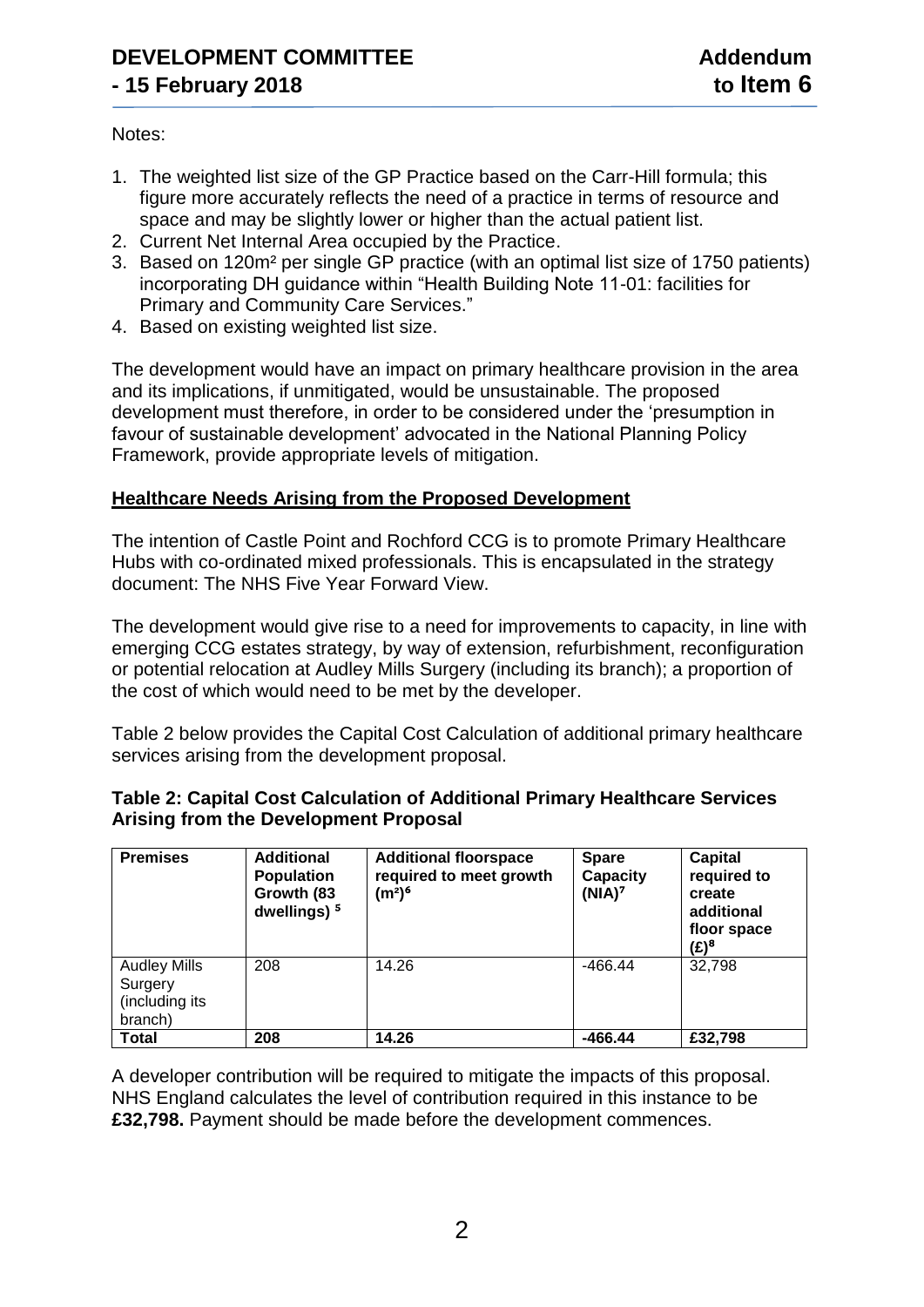Castle Point and Rochford CCG therefore requests that this sum be secured through a planning obligation linked to any grant of planning permission, in the form of a Section 106 planning obligation.

## **Conclusions**

In its capacity as the primary healthcare commissioner with full delegation from NHS England, Castle Point and Rochford CCG has identified that the development will give rise to a need for additional primary healthcare provision to mitigate impacts arising from the development.

The capital required through developer contribution would form a proportion of the required funding for the provision of capacity to absorb the patient growth generated by this development.

Assuming the above is considered in conjunction with the current application process, Castle Point and Rochford CCG would not wish to raise an objection to the proposed development. Otherwise the Local Planning Authority may wish to review the development's sustainability if such impacts are not satisfactorily mitigated.

The terms set out above are those that Castle Point and Rochford CCG deem appropriate having regard to the formulated needs arising from the development.

Castle Point and Rochford CCG is satisfied that the basis and value of the developer contribution sought is consistent with the policy and tests for imposing planning obligations set out in the NPPF.

Castle Point and Rochford CCG look forward to working with the applicant and the Council to satisfactorily address the issues raised in this consultation response and would appreciate acknowledgement of the safe receipt of this letter.

## **2. Further Reply to Consultation Rochford District Council Assistant Director, Community and Housing Services**

As a point of further clarification the Strategic Housing Department had discussed numbers and possible make up for the affordable Housing with the housing providers who were interested in the Timber Grove development. We would receive 35% of the units (less the supported living units, as these can not be counted as affordable units) with the usual 80:20 split in favour of affordable rent. (Perhaps in future we need to discuss and provide direct information to the Planning Officer before they do their presentation at the Committee meeting with an explanation of how we have come up with the figures. I have provided numbers in the past, but perhaps we just need to formalise it a bit more)

When we discuss the breakdown of affordable rent accommodation with a housing provider, we take into account:-

(1) The numbers on the Housing Register (currently over 650 applicants).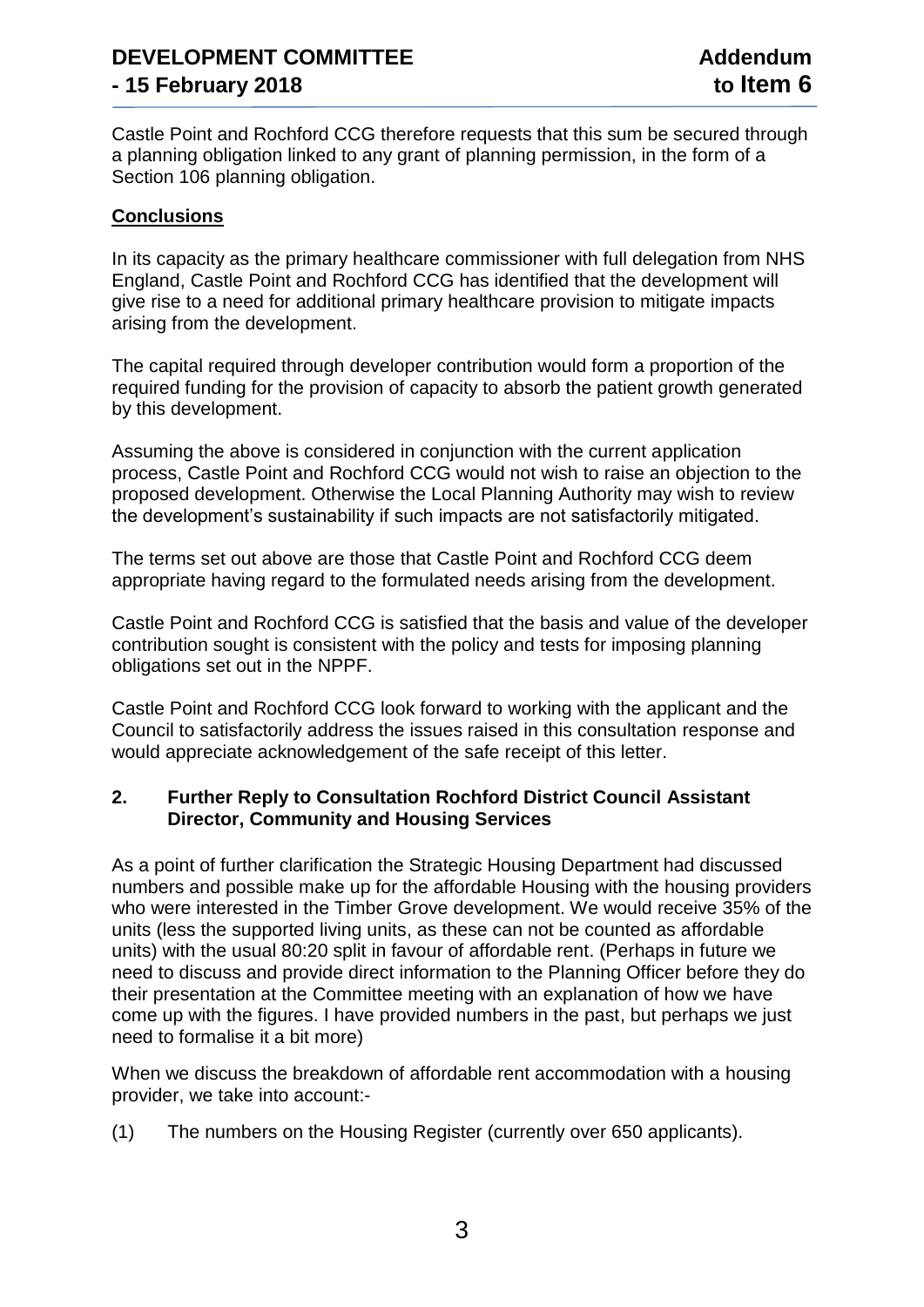- (2) Bedroom size demands where is the demand 1, 2, 3, 4 bedrooms? (Currently there are 4 times the amount of applicants waiting for 1 and 2-bedroom units compared to 3 and 4-bedroom units)
- (3) If there is a particular demand for a type of property such adapted/ground floor (like we did at the Christmas Tree site where we had 7 properties built specifically to meet the needs of disabled clients who had been on the waiting list for a long time). We would discuss a similar arrangement for most sites.

Finally, if there is a particular demand such as the high demand we are currently experiencing for 2-bedroom properties for homeless families in emergency/ temporary accommodation.

The biggest problem with these calculations is the timescale between us providing the information and agreeing it with the developer and the actual delivery (I did a calculation for Hall Road in 2010 originally and again in 2014) and obviously demands change over time. We need to speed up the delivery time between us agreeing these numbers in the s.106 agreements and delivery on site. The affordable housing provider announced that it had secured a Hall Road affordable housing agreement in 2015, but with no delivery until the end of 2017. This is not the only site where there have been delays on delivery.

The 35 % definition is based on properties (units), not bedrooms, and I believe that this is a Government guideline (perhaps some one in Planning can confirm this). So we would need to change the wording on the planning policy documents. If we attempted 35% of bedrooms on a site would we not need to change the limit from 15 properties to X amount of bedrooms? I am sure there would be more challenges over viability issues if we did this and it would hurt the delivery of future affordable housing in the long term.

## **3. Supplement to Officer Report – Technical Space Standards**

The below details provide an analysis for the various house types below against the nationally described space standards for dwellings.

| 16/00899/FUL: TIMBER GROVE: Technical Housing Standards:<br><b>Nationally Described Space Standards</b> |                |                    |                                                            |                                                                                             |                            |                                            |  |  |  |
|---------------------------------------------------------------------------------------------------------|----------------|--------------------|------------------------------------------------------------|---------------------------------------------------------------------------------------------|----------------------------|--------------------------------------------|--|--|--|
| <b>House</b><br><b>Type</b>                                                                             | Plot No.       | Bedroom/<br>People | <b>Gross</b><br><b>Floor</b><br><b>Space</b><br>Area sq.m. | <b>Minimum</b><br><b>Gross</b><br><b>Floor</b><br><b>Space</b><br>Area<br>required<br>sq.m. | <b>Built in</b><br>storage | Comment /<br><b>Standard</b><br><b>Met</b> |  |  |  |
| Ht1a                                                                                                    | 1              | 3B/4P              | 89                                                         | 84                                                                                          | 2.75                       | <b>YES</b>                                 |  |  |  |
| Ht2a                                                                                                    | 2              | 4B/6P              | 114                                                        | 112                                                                                         | 3.0                        | <b>YES</b>                                 |  |  |  |
| Ht1b                                                                                                    | 3              | 3B/4P              | 89                                                         | 84                                                                                          | 2.75                       | <b>YES</b>                                 |  |  |  |
| Ht2b                                                                                                    | 4              | 4B/6P              | 114                                                        | 112                                                                                         | 3.0                        | <b>YES</b>                                 |  |  |  |
| Ht1a                                                                                                    | 5              | 3B/4P              | 89                                                         | 84                                                                                          | 2.75                       | <b>YES</b>                                 |  |  |  |
| Ht2a                                                                                                    | 6              | 4B/6P              | 114                                                        | 112                                                                                         | 3.0                        | <b>YES</b>                                 |  |  |  |
| Ht4a                                                                                                    | $\overline{7}$ | 3B/5P              | 98                                                         | 93                                                                                          | 2.75                       | <b>YES</b>                                 |  |  |  |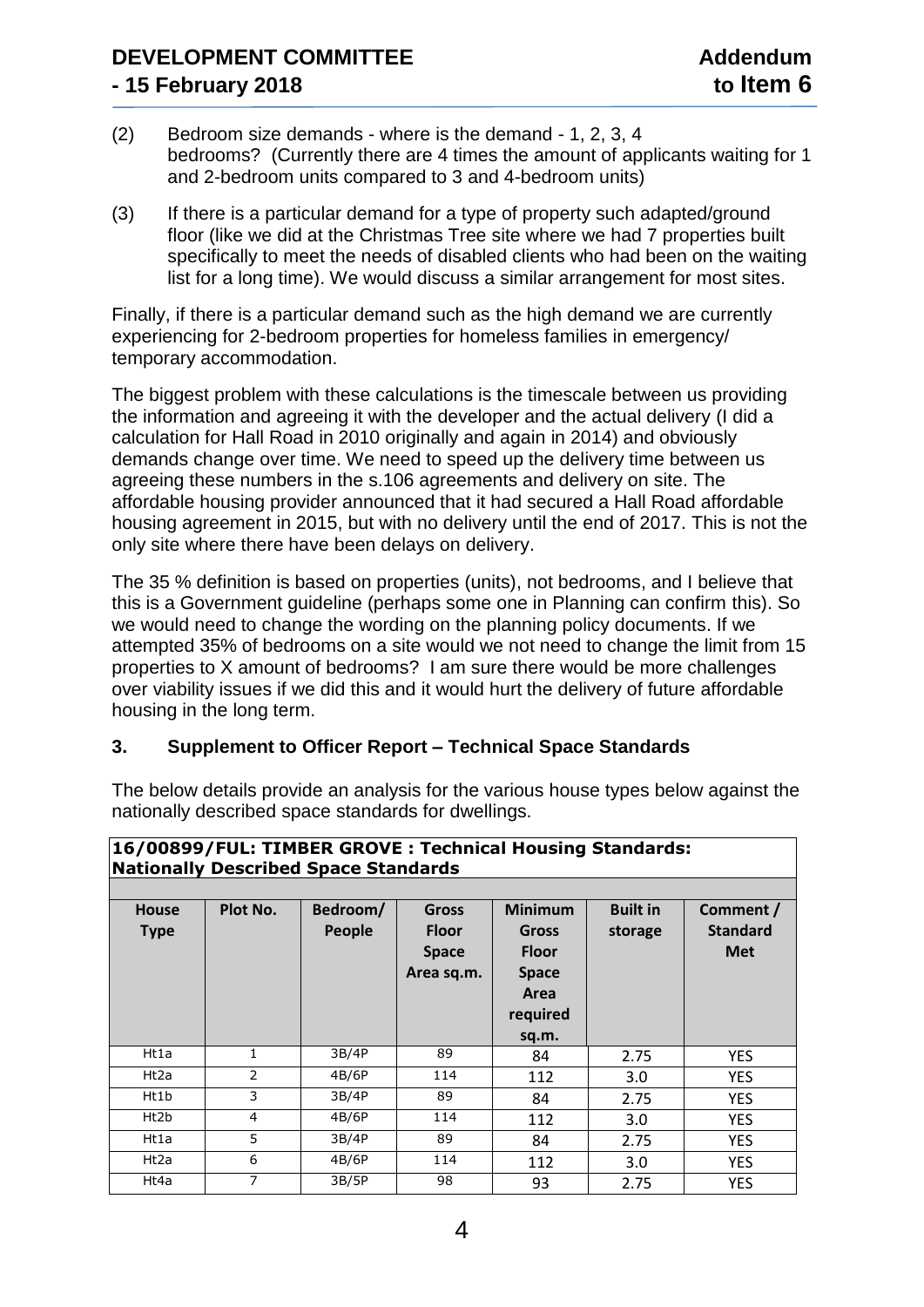### **16/00899/FUL: TIMBER GROVE : Technical Housing Standards: Nationally Described Space Standards**

| <b>House</b><br><b>Type</b> | Plot No.        | Bedroom/<br>People | <b>Gross</b><br><b>Floor</b><br><b>Space</b><br>Area sq.m. | <b>Minimum</b><br><b>Gross</b><br><b>Floor</b><br><b>Space</b> | <b>Built in</b><br>storage | Comment /<br><b>Standard</b><br><b>Met</b>               |  |  |
|-----------------------------|-----------------|--------------------|------------------------------------------------------------|----------------------------------------------------------------|----------------------------|----------------------------------------------------------|--|--|
|                             |                 |                    |                                                            | Area                                                           |                            |                                                          |  |  |
|                             |                 |                    |                                                            | required                                                       |                            |                                                          |  |  |
|                             |                 |                    |                                                            | sq.m.                                                          |                            |                                                          |  |  |
| Ht1b                        | 8               | 3B/4P              | 89                                                         | 84                                                             | 2.75                       | <b>YES</b>                                               |  |  |
| Ht2b                        | 9               | 4B/6P              | 114                                                        | 112                                                            | 3.0                        | <b>YES</b>                                               |  |  |
| Ht1b                        | 10              | 3B/4P              | 89                                                         | 84                                                             | 2.75                       | <b>YES</b>                                               |  |  |
| Ht2b                        | 11              | 4B/6P              | 114                                                        | 112                                                            | 3.0                        | <b>YES</b>                                               |  |  |
| Ht4a                        | 12              | 3B/5P              | 98                                                         | 93                                                             | 2.75                       | <b>YES</b>                                               |  |  |
| Ht4a                        | 13              | 3B/5P              | 98                                                         | 93                                                             | 2.75                       | <b>YES</b>                                               |  |  |
| Ht10                        | 14              | 4B with<br>Office  | 200                                                        | 97                                                             | 9.9                        | Supported<br><b>Living Units</b><br>4 double<br>bedrooms |  |  |
| Ht10                        | 15              | 4B with<br>Office  | 200                                                        | 97                                                             | 9.9                        | Supported<br><b>Living Units</b><br>4 double<br>bedrooms |  |  |
| Ht10                        | 16              | 4B with<br>Office  | 200                                                        | 97                                                             | 9.9                        | Supported<br><b>Living Units</b><br>4 double<br>bedrooms |  |  |
| Ht1b                        | 17              | 3B/4P              | 89                                                         | 84                                                             | 2.75                       | <b>YES</b>                                               |  |  |
| Ht2b                        | 18              | 4B/6P              | 114                                                        | 112                                                            | 3.00                       | <b>YES</b>                                               |  |  |
| Ht4a                        | 19              | 3B/5P              | 98                                                         | 93                                                             | 2.75                       | <b>YES</b>                                               |  |  |
| Ht6a                        | $\overline{20}$ | 3B/5P              | 106                                                        | 93                                                             | 2.75                       | <b>YES</b>                                               |  |  |
| Ht4b                        | 21              | 3B/5P              | 98                                                         | 93                                                             | 2.75                       | <b>YES</b>                                               |  |  |
| Ht6a                        | 22              | 3B/5P              | 106                                                        | 93                                                             | 2.75                       | <b>YES</b>                                               |  |  |
| At1                         | 23              | 2B/4P              | 75                                                         | 70                                                             | 2.0                        | <b>YES</b>                                               |  |  |
| At <sub>2</sub>             | 24              | 2B/4P              | 76                                                         | 70                                                             | 2.0                        | <b>YES</b>                                               |  |  |
| Ht1b<br>Ht2b                | 25              | 3B/4P<br>4B/6P     | 89                                                         | 84                                                             | 2.75                       | <b>YES</b>                                               |  |  |
|                             | 26<br>27        | 4B/6P              | 114<br>114                                                 | 112                                                            | 3.0                        | YES                                                      |  |  |
| Ht2a<br>Ht1a                | 28              | 3B/4P              | 89                                                         | 112                                                            | 3.0                        | <b>YES</b>                                               |  |  |
| Ht2a                        | 29              | 4B/6P              | 114                                                        | 84                                                             | 2.75                       | <b>YES</b>                                               |  |  |
| Ht1a                        | 30              | 3B/4P              | 89                                                         | 112                                                            | 3.00                       | YES                                                      |  |  |
| Ht2a                        | 31              | 4B/6P              | 114                                                        | 84                                                             | 2.75                       | <b>YES</b>                                               |  |  |
| Ht8a                        | 32              | 3B/5P              | 102                                                        | 112                                                            | 3.00                       | <b>YES</b>                                               |  |  |
| Ht8b                        | 33              | 3B/5P              | 102                                                        | 93<br>93                                                       | 2.70<br>2.70               | <b>YES</b><br>YES                                        |  |  |
| Ht9                         | 34              | 2B/4P              | 80                                                         | 79                                                             | 2.0                        | <b>YES</b>                                               |  |  |
| Ht9                         | 35              | 2B/4P              | 80                                                         | 79                                                             | 2.0                        | <b>YES</b>                                               |  |  |
| Ht8b                        | 36              | 3B/5P              | 102                                                        | 93                                                             | 2.70                       | <b>YES</b>                                               |  |  |
| Ht8a                        | 37              | 3B/5P              | 102                                                        | 93                                                             | 2.70                       | <b>YES</b>                                               |  |  |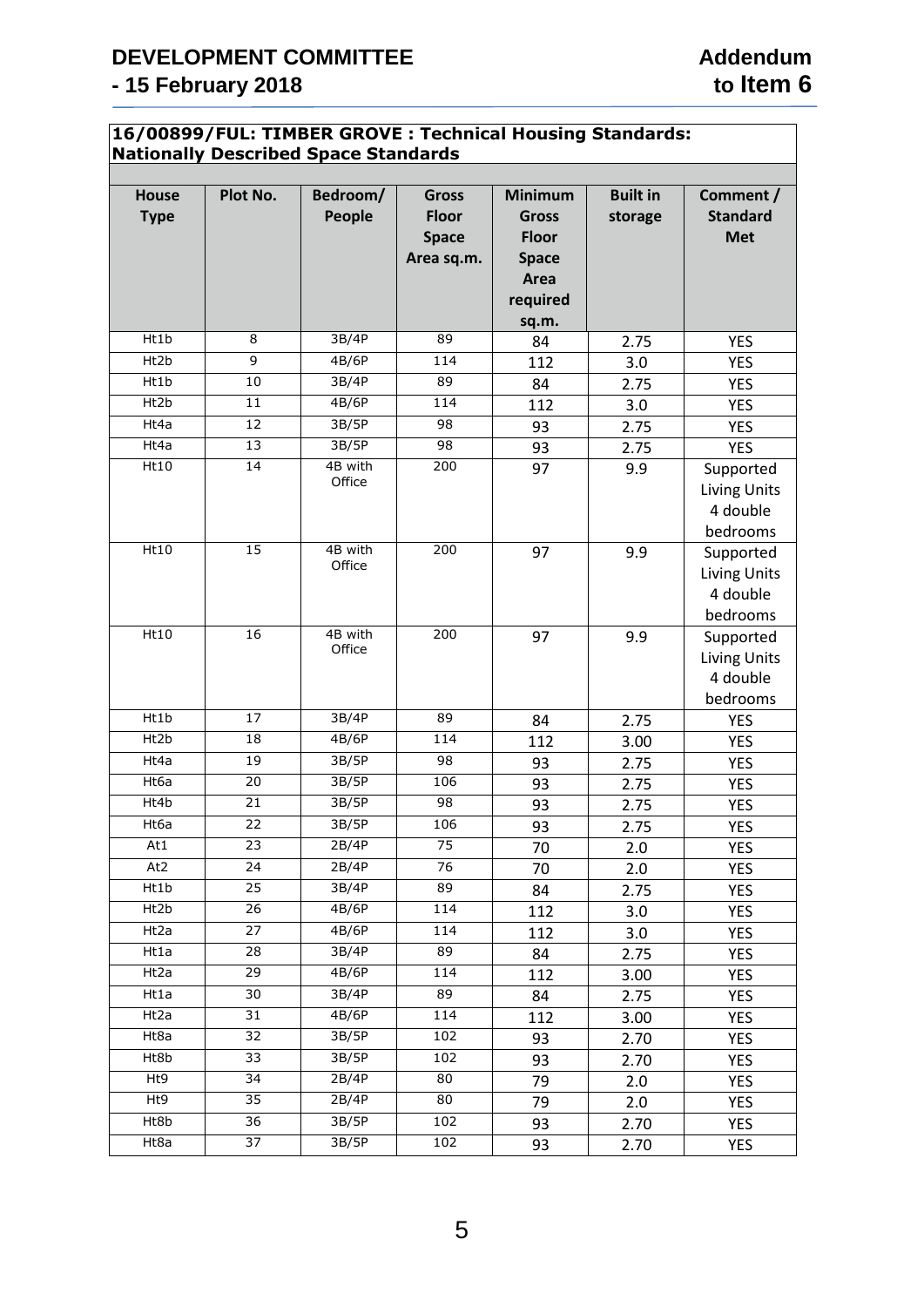### **16/00899/FUL: TIMBER GROVE : Technical Housing Standards: Nationally Described Space Standards**

| <b>House</b><br><b>Type</b> | Plot No.        | Bedroom/<br>People | <b>Gross</b><br><b>Floor</b><br><b>Space</b><br>Area sq.m. | <b>Minimum</b><br><b>Gross</b><br><b>Floor</b><br><b>Space</b><br>Area<br>required<br>sq.m. | <b>Built in</b><br>storage | Comment /<br><b>Standard</b><br><b>Met</b> |
|-----------------------------|-----------------|--------------------|------------------------------------------------------------|---------------------------------------------------------------------------------------------|----------------------------|--------------------------------------------|
|                             |                 |                    |                                                            |                                                                                             |                            |                                            |
| Ht12                        | 38              | 3B/4P              | 94                                                         | 84                                                                                          | 2.75                       | <b>YES</b>                                 |
| At1                         | 39              | 2B/4P              | 75                                                         | 70                                                                                          | 2.0                        | <b>YES</b>                                 |
| At <sub>2</sub>             | 40              | 2B/4P              | 76                                                         | 70                                                                                          | 2.0                        | <b>YES</b>                                 |
| Ht4b                        | 41              | 3B/5P              | 98                                                         | 93                                                                                          | 2.75                       | <b>YES</b>                                 |
| Ht4b                        | 42              | 3B/5P              | 98                                                         | 93                                                                                          | 2.75                       | <b>YES</b>                                 |
| Ht2a                        | 43              | 4B/6P              | 114                                                        | 112                                                                                         | 3.0                        | <b>YES</b>                                 |
| Ht3                         | 44              | 3B/4P              | 86                                                         | 84                                                                                          | 2.5                        | <b>YES</b>                                 |
| Ht3                         | 45              | 3B/4P              | 86                                                         | 84                                                                                          | 2.5                        | <b>YES</b>                                 |
| Ht7a                        | 46              | 1B/2P              | 52                                                         | 50                                                                                          | 2.0                        | <b>YES</b>                                 |
| Ht7a                        | 47              | 1B/2P              | 52                                                         | 50                                                                                          | 2.0                        | <b>YES</b>                                 |
| Ht7b                        | 48              | 1B/2P              | 52                                                         | 50                                                                                          | 2.0                        | <b>YES</b>                                 |
| Ht7b                        | 49              | 1B/2P              | $\overline{52}$                                            | 50                                                                                          | 2.0                        | <b>YES</b>                                 |
| Ht5                         | 50              | 5B/7P              | 164                                                        | 116                                                                                         | 3.5                        | <b>YES</b>                                 |
| Ht5                         | 51              | 5B/7P              | 164                                                        | 116                                                                                         | 3.5                        | <b>YES</b>                                 |
| Ht6a                        | $\overline{52}$ | 3B/5P              | 106                                                        | 93                                                                                          | 2.75                       | <b>YES</b>                                 |
| Ht6b                        | 53              | 3B/5P              | 106                                                        | 93                                                                                          | 2.75                       | <b>YES</b>                                 |
| Ht6a                        | 54              | 3B/5P              | 106                                                        | 93                                                                                          | 2.75                       | <b>YES</b>                                 |
| Ht5                         | 55              | 5B/7P              | 164                                                        | 116                                                                                         | 3.5                        | <b>YES</b>                                 |
| At3                         | 56              | 1B/2P              | 51                                                         | 50                                                                                          | 1.5                        | YES                                        |
| At4                         | 57              | 1B/2P              | 64                                                         | 50                                                                                          | 1.5                        | <b>YES</b>                                 |
| At3                         | 58              | 1B/2P              | 51                                                         | 50                                                                                          | 1.5                        | <b>YES</b>                                 |
| At3                         | 59              | 1B/2P              | 51                                                         | 50                                                                                          | 1.5                        | <b>YES</b>                                 |
| At5                         | 60              | 2B/3P              | 64                                                         | 61                                                                                          | 2.0                        | YES                                        |
| At3                         | 61              | 1B/2P              | 51                                                         | 50                                                                                          | 1.5                        | YES                                        |
| At6                         | 62              | 1B/2P              | 55                                                         | 50                                                                                          | 1.5                        | YES                                        |
| At6                         | 63              | 1B/2P              | 55                                                         | 50                                                                                          | $1.5\,$                    | <b>YES</b>                                 |
| At3                         | 64              | 1B/2P              | 51                                                         | 50                                                                                          | 1.5                        | <b>YES</b>                                 |
| At4                         | 65              | 1B/2P              | 64                                                         | 50                                                                                          | 1.5                        | <b>YES</b>                                 |
| At3                         | 66              | 1B/2P              | 51                                                         | 50                                                                                          | 1.5                        | <b>YES</b>                                 |
| At3                         | 67              | 1B/2P              | 51                                                         | 50                                                                                          | 1.5                        | YES                                        |
| At5                         | 68              | 2B/3P              | 64                                                         | 61                                                                                          | 2.0                        | <b>YES</b>                                 |
| At3                         | 69              | 1B/2P              | 51                                                         | 50                                                                                          | 1.5                        | YES                                        |
| At6                         | $70\,$          | 1B/2P              | 55                                                         | 50                                                                                          | 1.5                        | <b>YES</b>                                 |
| At6                         | 71              | 1B/2P              | 55                                                         | 50                                                                                          | 1.5                        | <b>YES</b>                                 |
| At3                         | $\overline{72}$ | 1B/2P              | 51                                                         | 50                                                                                          | 1.5                        | <b>YES</b>                                 |
| At5                         | 73              | 2B/3P              | 64                                                         | 61                                                                                          | 2.0                        | <b>YES</b>                                 |
| At3                         | 74              | 1B/2P              | 51                                                         | 50                                                                                          | 1.5                        | YES                                        |
| At3                         | 75              | 1B/2P              | 51                                                         | 50                                                                                          | $1.5\,$                    | <b>YES</b>                                 |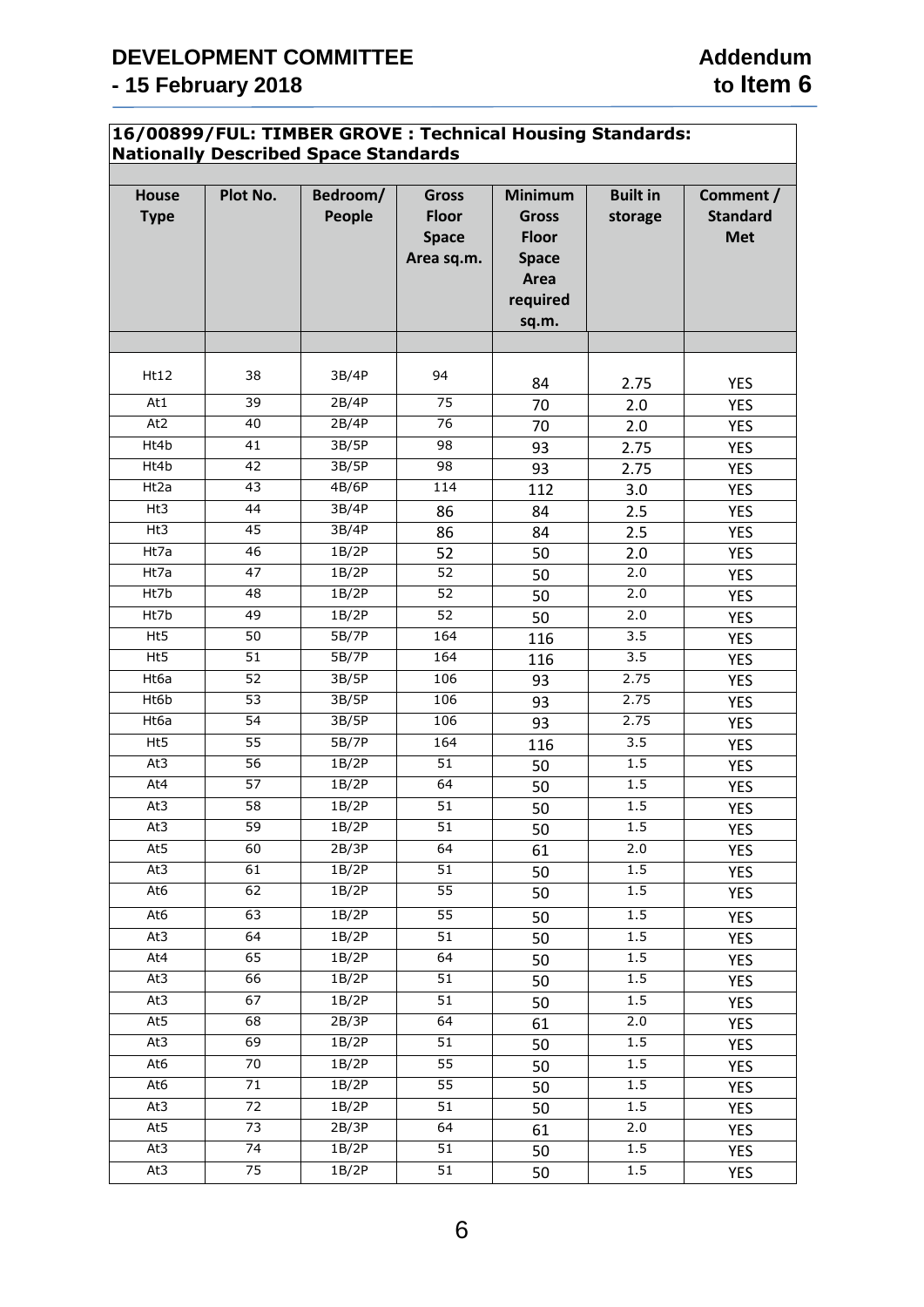### **16/00899/FUL: TIMBER GROVE : Technical Housing Standards: Nationally Described Space Standards**

|                             |          | $ -$               |                                                            |                                                                                             |                            |                                            |
|-----------------------------|----------|--------------------|------------------------------------------------------------|---------------------------------------------------------------------------------------------|----------------------------|--------------------------------------------|
| <b>House</b><br><b>Type</b> | Plot No. | Bedroom/<br>People | <b>Gross</b><br><b>Floor</b><br><b>Space</b><br>Area sq.m. | <b>Minimum</b><br><b>Gross</b><br><b>Floor</b><br><b>Space</b><br>Area<br>required<br>sq.m. | <b>Built in</b><br>storage | Comment /<br><b>Standard</b><br><b>Met</b> |
| At5                         | 76       | 2B/3P              | 64                                                         | 61                                                                                          | 2.0                        | <b>YES</b>                                 |
| At3                         | 77       | 1B/2P              | 51                                                         | 50                                                                                          | 1.5                        | <b>YES</b>                                 |
| At6                         | 78       | 1B/2P              | 55                                                         | 50                                                                                          | 1.5                        | <b>YES</b>                                 |
| At6                         | 79       | 1B/2P              | 55                                                         | 50                                                                                          | 1.5                        | <b>YES</b>                                 |
| At3                         | 80       | 1B/2P              | 51                                                         | 50                                                                                          | 1.5                        | <b>YES</b>                                 |
| At5                         | 81       | 2B/3P              | 64                                                         | 61                                                                                          | 2.0                        | <b>YES</b>                                 |
| At3                         | 82       | 1B/2P              | 51                                                         | 50                                                                                          | 1.5                        | <b>YES</b>                                 |
| At3                         | 83       | 1B/2P              | 51                                                         | 50                                                                                          | 1.5                        | <b>YES</b>                                 |
| At5                         | 84       | 2B/3P              | 64                                                         | 61                                                                                          | 2.0                        | <b>YES</b>                                 |
| At3                         | 85       | 1B/2P              | 51                                                         | 50                                                                                          | 1.5                        | <b>YES</b>                                 |
| At6                         | 86       | 1B/2P              | 55                                                         | 50                                                                                          | 1.5                        | <b>YES</b>                                 |

## **4. Supplement to Officer Report – Garden Areas**

The below details provide an analysis for the various house types and their relevant garden areas for the respective plots they are proposed.

| 16/00899/FUL: TIMBER GROVE: GARDEN AREA<br><b>PROVISION</b> |                |                    |                                        |                                         |                           |                |  |
|-------------------------------------------------------------|----------------|--------------------|----------------------------------------|-----------------------------------------|---------------------------|----------------|--|
| <b>House</b><br><b>Type</b>                                 | Plot<br>No.    | Bedroom/<br>People | <b>Garden Areas</b><br><b>Required</b> | <b>Garden Areas</b><br>Proposed<br>Sq m | <b>Difference</b><br>sq m | <b>Comment</b> |  |
| Ht1a                                                        | $\mathbf{1}$   | 3B/4P              | 100                                    | 114                                     | 14                        |                |  |
| Ht2a                                                        | $\overline{2}$ | 4B/6P              | 100                                    | 109                                     | 9                         |                |  |
| Ht1b                                                        | 3              | 3B/4P              | 100                                    | 111                                     | 11                        |                |  |
| Ht2b                                                        | $\overline{4}$ | 4B/6P              | 100                                    | 112                                     | 12                        |                |  |
| Ht1a                                                        | 5              | 3B/4P              | 100                                    | 112                                     | 12                        |                |  |
| Ht2a                                                        | 6              | 4B/6P              | 100                                    | 109                                     | 9                         |                |  |
| Ht4a                                                        | $\overline{7}$ | 3B/5P              | 100                                    | 131                                     | 31                        |                |  |
| Ht1b                                                        | 8              | 3B/4P              | 100                                    | 112                                     | 12                        |                |  |
| Ht2b                                                        | 9              | 4B/6P              | 100                                    | 100                                     | 0                         |                |  |
| Ht1b                                                        | 10             | 3B/4P              | 100                                    | 101                                     | $\mathbf{1}$              |                |  |
| Ht2b                                                        | 11             | 4B/6P              | 100                                    | 124                                     | 24                        |                |  |
| Ht4a                                                        | 12             | 3B/5P              | 100                                    | 379                                     | 279                       |                |  |
| Ht4a                                                        | 13             | 3B/5P              | 100                                    | 354                                     | 254                       |                |  |
| Ht10                                                        | 14             | 4B with Office     | 100                                    | 174                                     | 74                        |                |  |
| Ht10                                                        | 15             | 4B with Office     | 100                                    | 197                                     | 97                        |                |  |
| Ht10                                                        | 16             | 4B with Office     | 100                                    | 315                                     | 215                       |                |  |
| Ht1b                                                        | 17             | 3B/4P              | 100                                    | 120                                     | 20                        |                |  |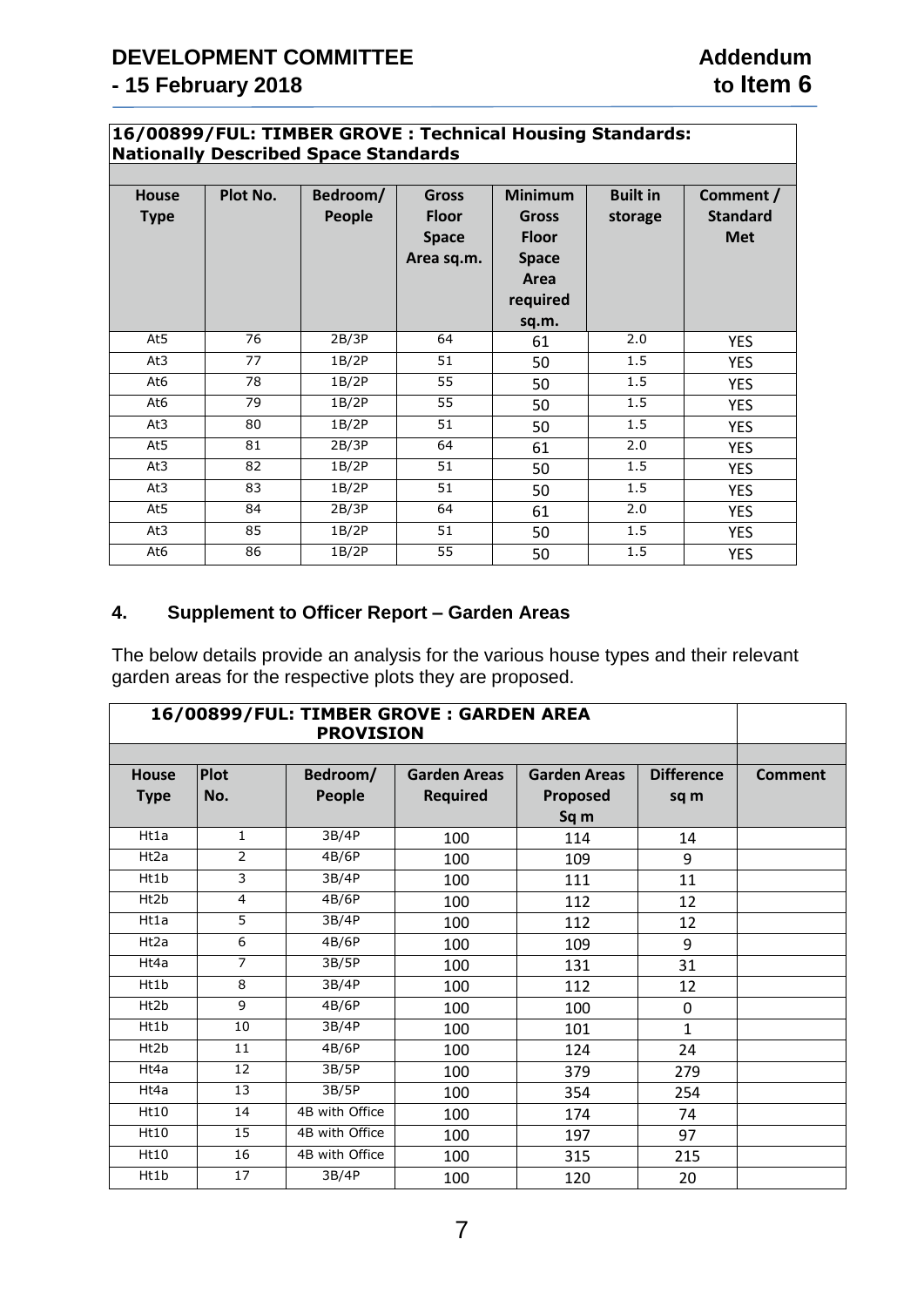# **DEVELOPMENT COMMITTEE**<br>
- 15 February 2018<br>
- 15 February 2018 **- 15 February 2018**

|                             | 16/00899/FUL: TIMBER GROVE: GARDEN AREA<br><b>PROVISION</b> |                    |                                        |                                         |                           |                                                                |  |  |
|-----------------------------|-------------------------------------------------------------|--------------------|----------------------------------------|-----------------------------------------|---------------------------|----------------------------------------------------------------|--|--|
| <b>House</b><br><b>Type</b> | <b>Plot</b><br>No.                                          | Bedroom/<br>People | <b>Garden Areas</b><br><b>Required</b> | <b>Garden Areas</b><br>Proposed<br>Sq m | <b>Difference</b><br>sq m | <b>Comment</b>                                                 |  |  |
| Ht2b                        | 18                                                          | 4B/6P              | 100                                    | 105                                     | 5                         |                                                                |  |  |
| Ht4a                        | 19                                                          | 3B/5P              | 100                                    | 117                                     | 17                        |                                                                |  |  |
| Ht6a                        | 20                                                          | 3B/5P              | 100                                    | 141                                     | 41                        |                                                                |  |  |
| Ht4b                        | 21                                                          | 3B/5P              | 100                                    | 170                                     | 70                        |                                                                |  |  |
| Ht6a                        | 22                                                          | 3B/5P              | 100                                    | 168                                     | 68                        |                                                                |  |  |
| At1                         | 23                                                          | 2B/4P              | 50                                     | 84.5                                    | 34.5                      |                                                                |  |  |
| At <sub>2</sub>             | 24                                                          | 2B/4P              | 50                                     | 84.5                                    | 34.5                      |                                                                |  |  |
| Ht1b                        | $\overline{25}$                                             | 3B/4P              | 100                                    | 107                                     | $\overline{7}$            |                                                                |  |  |
| Ht2b                        | 26                                                          | 4B/6P              | 100                                    | 107                                     | $\overline{7}$            |                                                                |  |  |
| Ht2a                        | $\overline{27}$                                             | 4B/6P              | 100                                    | 154                                     | 54                        |                                                                |  |  |
| Ht1a                        | 28                                                          | 3B/4P              | 100                                    | 180                                     | 80                        |                                                                |  |  |
| Ht2a                        | $\overline{29}$                                             | 4B/6P              | 100                                    | 263                                     | 163                       |                                                                |  |  |
| Ht1a                        | 30                                                          | 3B/4P              | 100                                    | 230                                     | 130                       |                                                                |  |  |
| Ht2a                        | $\overline{31}$                                             | 4B/6P              | 100                                    | 221                                     | 121                       |                                                                |  |  |
| Ht8a                        | 32                                                          | 3B/5P              | 50                                     | 177                                     | 127                       |                                                                |  |  |
| Ht8b                        | 33                                                          | 3B/5P              | 50                                     | 117                                     | 67                        |                                                                |  |  |
| Ht9                         | 34                                                          | 2B/4P              | 50                                     | 79                                      | 29                        |                                                                |  |  |
| Ht9                         | $\overline{35}$                                             | 2B/4P              | 50                                     | 77                                      | 27                        |                                                                |  |  |
| Ht8b                        | 36                                                          | 3B/5P              | 50                                     | 105                                     | 65                        |                                                                |  |  |
| Ht8a                        | $\overline{37}$                                             | 3B/5P              | 100                                    | 119                                     | 19                        |                                                                |  |  |
| Ht12                        | 38                                                          | 3B/4P              | 100                                    | 103                                     | $\overline{3}$            |                                                                |  |  |
| At1                         | $\overline{39}$                                             | 2B/4P              | 50                                     | 69.5                                    | 19.5                      |                                                                |  |  |
| At2                         | 40                                                          | 2B/4P              | 50                                     | 69.5                                    | 19.5                      |                                                                |  |  |
| Ht4b                        | 41                                                          | 3B/5P              | 100                                    | 113                                     | 13                        |                                                                |  |  |
| Ht4b                        | 42                                                          | 3B/5P              | 100                                    | 134                                     | 34                        |                                                                |  |  |
| Ht2a                        | 43                                                          | 4B/6P              | 100                                    | 133                                     | 33                        |                                                                |  |  |
| Ht3                         | 44                                                          | 3B/4P              | 100                                    | 134                                     | 34                        |                                                                |  |  |
| Ht3                         | 45                                                          | 3B/4P              | 100                                    | 100                                     | 0                         |                                                                |  |  |
| Ht7a                        | 46                                                          | 1B/2P              | 50                                     |                                         |                           |                                                                |  |  |
| Ht7a                        | 47                                                          | 1B/2P              | 50                                     |                                         |                           |                                                                |  |  |
| Ht7b                        | 48                                                          | 1B/2P              | 50                                     | 52.5                                    | 2.5                       |                                                                |  |  |
| Ht7b                        | 49                                                          | 1B/2P              | 50                                     | 52.5                                    | 2.5                       |                                                                |  |  |
| Ht5                         | 50                                                          | 5B/7P              | 100                                    | 102                                     | $\overline{2}$            |                                                                |  |  |
| Ht5                         | 51                                                          | 5B/7P              | 100                                    | 105                                     | $\overline{5}$            |                                                                |  |  |
| Ht6a                        | 52                                                          | 3B/5P              | 100                                    | 115                                     | 15                        |                                                                |  |  |
| Ht6b                        | $\overline{53}$                                             | 3B/5P              | 100                                    | 121                                     | 21                        |                                                                |  |  |
| Ht6a                        | 54                                                          | 3B/5P              | 100                                    | 100                                     | $\pmb{0}$                 |                                                                |  |  |
| Ht5                         | $\overline{55}$                                             | 5B/7P              | 100                                    | 100                                     | $\overline{0}$            |                                                                |  |  |
| At3                         | $\overline{56}$                                             | 1B/2P              |                                        |                                         |                           | Apartments<br>56-71 have<br>296 m sq of<br>communal<br>amenity |  |  |
|                             |                                                             |                    |                                        |                                         |                           | space                                                          |  |  |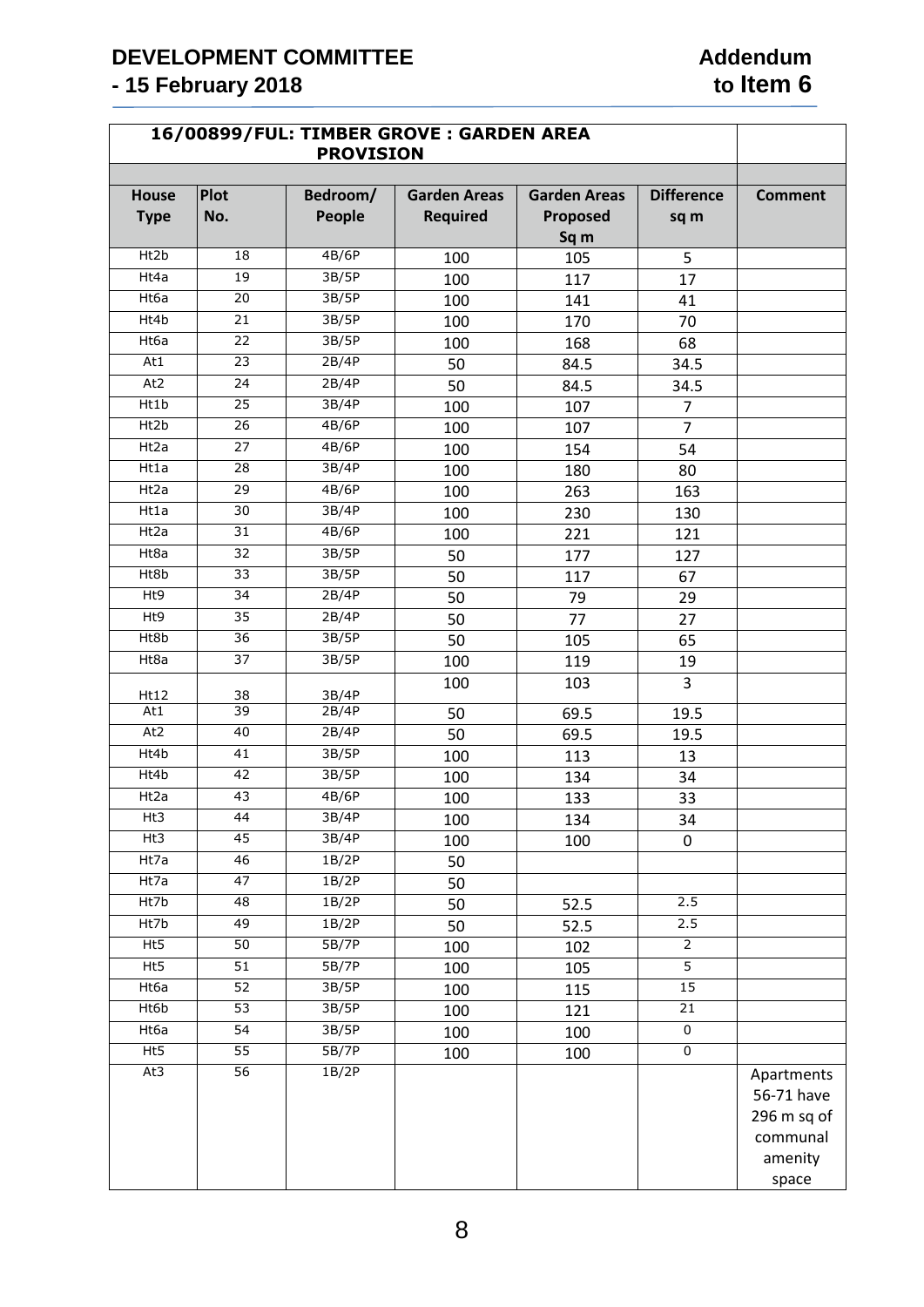# **DEVELOPMENT COMMITTEE**<br>
- 15 February 2018<br>
- 15 February 2018 **- 15 February 2018**

| 16/00899/FUL: TIMBER GROVE: GARDEN AREA |                 |                    |                                        |                                         |                           |                                                                                            |
|-----------------------------------------|-----------------|--------------------|----------------------------------------|-----------------------------------------|---------------------------|--------------------------------------------------------------------------------------------|
| House<br><b>Type</b>                    | Plot<br>No.     | Bedroom/<br>People | <b>Garden Areas</b><br><b>Required</b> | <b>Garden Areas</b><br>Proposed<br>Sq m | <b>Difference</b><br>sq m | <b>Comment</b>                                                                             |
| At4                                     | 57              | 1B/2P              |                                        |                                         |                           |                                                                                            |
| At3                                     | 58              | 1B/2P              |                                        |                                         |                           |                                                                                            |
| At3                                     | 59              | 1B/2P              |                                        |                                         |                           |                                                                                            |
| At5                                     | 60              | 2B/3P              |                                        |                                         |                           |                                                                                            |
| At3                                     | 61              | 1B/2P              |                                        |                                         |                           |                                                                                            |
| At6                                     | 62              | 1B/2P              |                                        |                                         |                           |                                                                                            |
| At6                                     | 63              | 1B/2P              |                                        |                                         |                           |                                                                                            |
| At3                                     | 64              | 1B/2P              |                                        |                                         |                           |                                                                                            |
| At4                                     | 65              | 1B/2P              |                                        |                                         |                           |                                                                                            |
| At3                                     | 66              | 1B/2P              |                                        |                                         |                           |                                                                                            |
| At3                                     | 67              | 1B/2P              |                                        |                                         |                           |                                                                                            |
| At5                                     | 68              | 2B/3P              |                                        |                                         |                           |                                                                                            |
| At3                                     | 69              | 1B/2P              |                                        |                                         |                           |                                                                                            |
| At6                                     | $\overline{70}$ | 1B/2P              |                                        |                                         |                           |                                                                                            |
| At6                                     | $\overline{71}$ | 1B/2P              |                                        |                                         |                           |                                                                                            |
| At3                                     | $\overline{72}$ | 1B/2P              |                                        |                                         |                           | Apartments<br>72-79 are<br>located<br>adjacent to<br>0.57 acres of<br>public open<br>space |
| At5                                     | 73              | 2B/3P              |                                        |                                         |                           |                                                                                            |
| At3                                     | 74              | 1B/2P              |                                        |                                         |                           |                                                                                            |
| At3                                     | 75              | 1B/2P              |                                        |                                         |                           |                                                                                            |
| At5                                     | 76              | 2B/3P              |                                        |                                         |                           |                                                                                            |
| At3                                     | 77              | 1B/2P              |                                        |                                         |                           |                                                                                            |
| At6                                     | 78              | 1B/2P              |                                        |                                         |                           |                                                                                            |
| At6                                     | 79              | 1B/2P              |                                        |                                         |                           |                                                                                            |
| At3                                     | 80              | 1B/2P              |                                        |                                         |                           | Apartments<br>80-86 have<br>610 sq m of<br>communal<br>amenity<br>space                    |
| At5                                     | 81              | 2B/3P              |                                        |                                         |                           |                                                                                            |
| At3                                     | 82              | 1B/2P              |                                        |                                         |                           |                                                                                            |
| At3                                     | 83              | 1B/2P              |                                        |                                         |                           |                                                                                            |
| At5                                     | 84              | 2B/3P              |                                        |                                         |                           |                                                                                            |
| At3                                     | 85              | 1B/2P              |                                        |                                         |                           |                                                                                            |
| At6                                     | 86              | 1B/2P              |                                        |                                         |                           |                                                                                            |